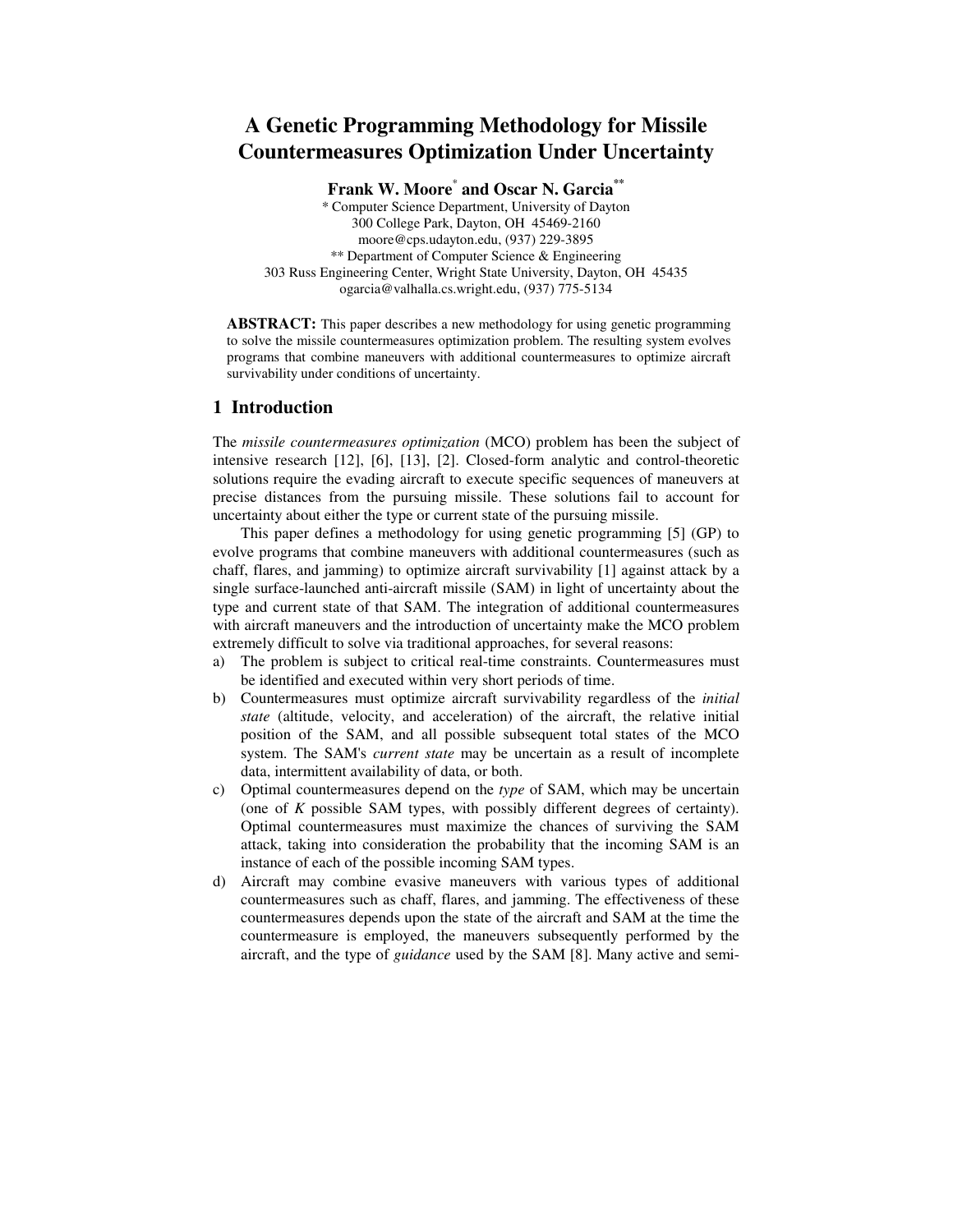active guidance systems use radar; the effectiveness of a radar-guided missile may be reduced by the use of chaff. Passive guidance systems frequently track the infrared (IR) signature of the targeted aircraft; timely deployment of one or more flares may reduce the effectiveness of "heat-seeking" SAMs. Proper use of jamming may momentarily deprive the SAM of information describing the aircraft's current state.

e) SAMs use a variety of navigation methods to intercept the aircraft.

The MCO problem may be viewed as a non-cooperative zero-sum finite game between the aircraft and the SAM. The SAM wins the game if the aircraft enters the SAM warhead's *lethal envelope* (the volume in which the probability of destroying a specified type of aircraft exceeds 50%). The aircraft wins the game when the SAM exceeds its maximum time of flight (*T*) without destroying the aircraft.

The primary signals required to maneuver modern military aircraft are stick and throttle commands. For this reason, the problem of maneuvering an aircraft to evade an incoming missile is equivalent to the problem of determining the optimal strategy for controlling aircraft thrust and turns in a manner that prevents it from entering the lethal envelope of the SAM.

### **2 Overview of the MCO Problem**

As shown in Fig. 1, our MCO System models the SAM pursuer (P) and aircraft evader (E) as point masses whose motions across a plane are controlled by thrusting forces (applied in the direction of the velocity vector) and turning forces (applied in a direction that is perpendicular to the velocity vector). Both P and E are affected by drag forces and momentum; instantaneous changes in direction are not possible. The effects of these forces depend on the current state (the position, velocity, and acceleration vectors) of P or E. The maximum distance over which P pursues E depends on the type of SAM. P captures E as soon as the distance between them becomes less than the SAM's *lethal radius*.



**Fig. 1.** The missile countermeasures optimization problem (initial conditions) Prior to the start of the encounter, the SAM uses the initial state of the aircraft to predict an *intercept point.* The SAM is then launched at maximum thrust in the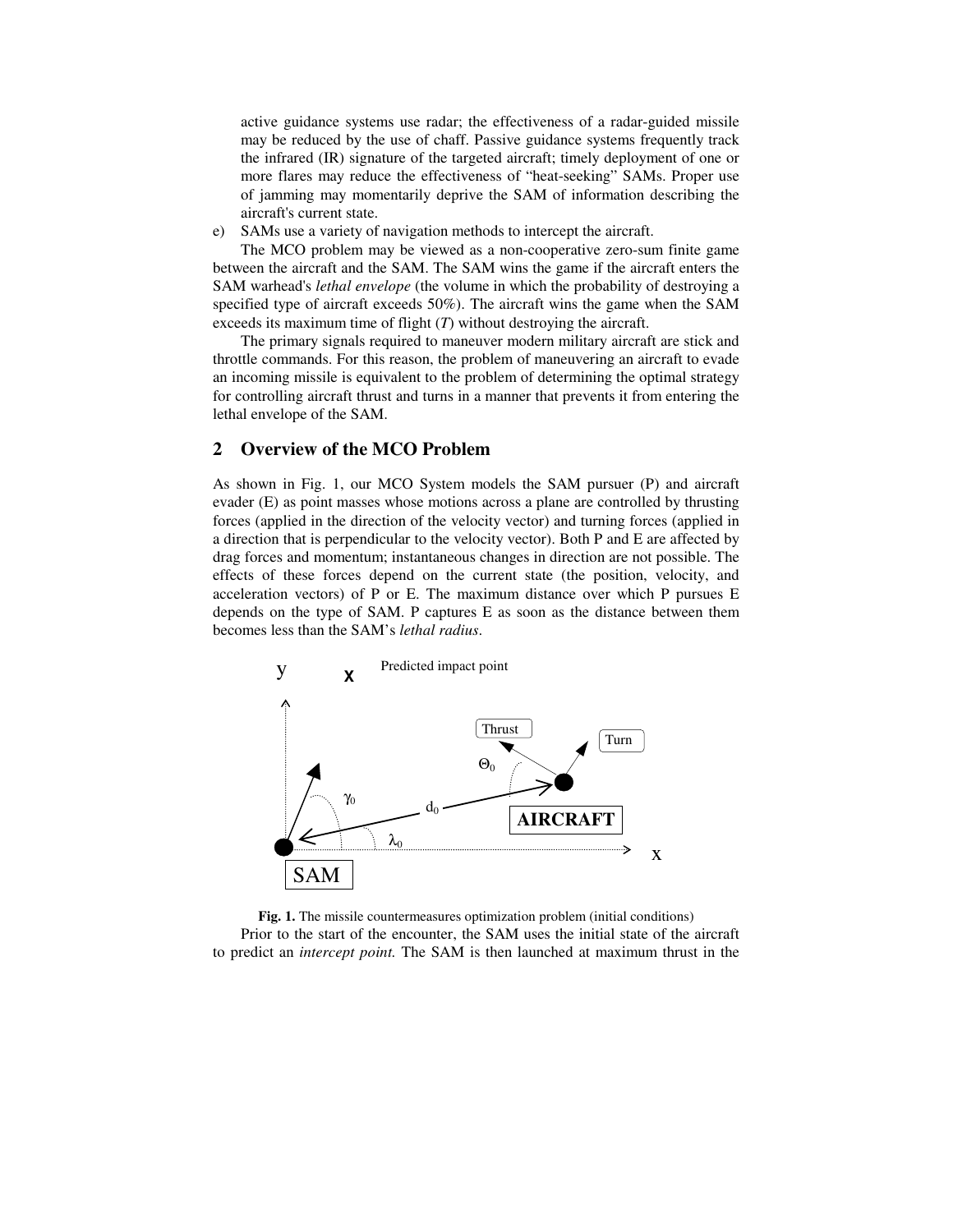direction of the intercept point. If the aircraft fails to maneuver, the SAM destroys the aircraft at (or very close to) the intercept point. If the aircraft maneuvers, the SAM relies upon the highly effective *proportional navigation* technique [3] to pursue the aircraft. Proportional navigation causes the SAM to accelerate in the direction perpendicular the line-of-sight from the SAM to the aircraft; the magnitude of this acceleration is

#### $n_c = N'$ <sup>*v*</sup> $V_c$  (d $\lambda$ /dt)

where *N'* is a unitless designer-chosen gain known as the *effective navigation ratio*, and *V<sup>c</sup>* is the closing velocity vector (the negative rate of change of the distance from the SAM to the aircraft). The time derivative of the line-of-sight angle  $\lambda$  is known as the *line-of-sight rate*. *N'*may be determined mathematically from a complex series of computations [2]; for practical guidance systems, optimal values range between 3 and 5 [3].

The aircraft maneuvers by executing specific combinations of thrusting and turning forces in specific sequences. The *optimal strategy* for the aircraft is to combine maneuvers with additional countermeasures in a manner that maximizes the likelihood of evading the SAM, regardless of the initial state of the aircraft and the relative launch position of the SAM. Note that by rotating the reference coordinate system at the launch site of the SAM, the initial SAM/aircraft line-of-sight angle  $\lambda_0$ may be considered constant for all SAM/aircraft pairs. For this reason, the only variables necessary to describe the initial configuration of each confrontation are the *line-of-sight distance* between the aircraft and the SAM, and the *velocity vector* of the aircraft at the time the SAM is launched.

For each SAM type, the minimum and maximum effective range of the SAM defines the range of possible initial line-of-sight distances. The aggregate fitness of a specific program reflects its fitness when evaluated against each of the initial SAM positions in a specified training population. The survivability of an aircraft executing the sequence of stick and throttle commands and countermeasures dictated by a particular control program may be determined via simulation. Lambert and Munson [7] provided physical data and performance characteristics for an F-16C aircraft, while Cullen and Foss [4] provided data for the SA-6, SA-13, and SA-15 SAMs modeled during this study.

# **3 Analytically Predicted Optimal Solutions**

Zarchan [13] provides an overview of the fundamentals of missile guidance, summarizes the results of numerous studies and simulations modeling the performance of various types of missiles against maneuvering targets, and identifies *analytically predicted* optimal sequences of aircraft maneuvers to defeat anti-aircraft missiles. These solutions depend upon precise knowledge of the position and closing velocity of the SAM (its *state*), as well as the effective navigation ratio used by the SAM's guidance system (i.e., its *type*).

A key factor in the success of this research was the accuracy of each simulated aircraft/SAM engagement. By incorporating physical data and performance characteristics of actual aircraft and missiles into this simulation, the MCO System provided a realistic model for evaluating the survivability of an aircraft as it executes a specific countermeasures program while under attack from a single SAM.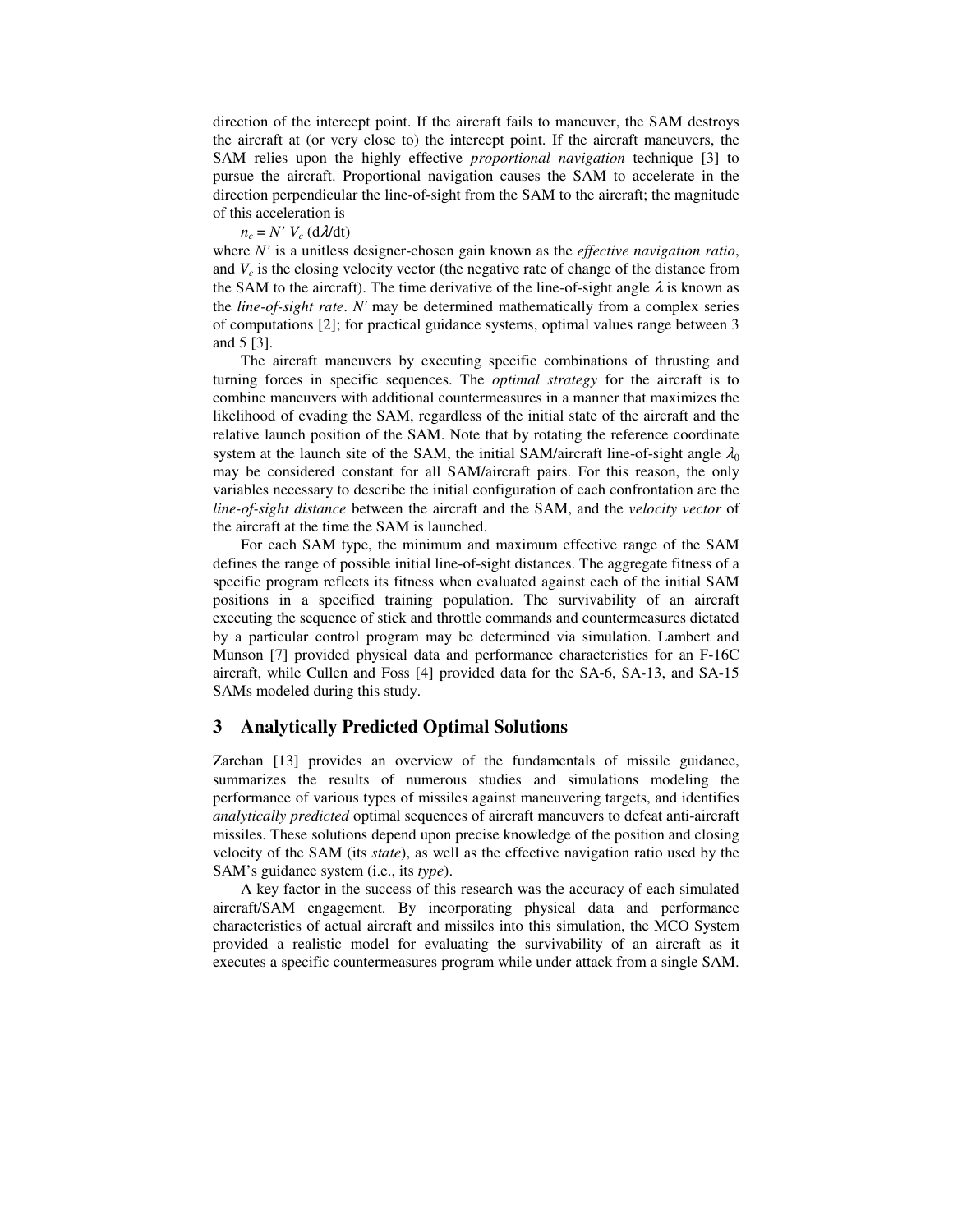To verify the accuracy of this simulation, a series of tests was performed in which a large number of hand-coded evasion programs, performing as many as three aircraft maneuvers, were tested against three large, representative populations of 128 SAMs (one population per SAM type), as defined in the next section. *Each SAM used a proportional navigation ratio N' = 4*. Each test sustained aircraft thrust at 99% of the maximum thrust, while simultaneously performing a specific combination of maneuvers. Each maneuver consisted of a sustained left or right turn at 99% of the maximum allowed maneuver level (assumed to be 4g during this investigation in order to guarantee pilot survivability). The evasion program that optimized aircraft survivability sustained a RIGHT turn until the SAM closed to a distance equal to 2% of its maximum range, then executed a LEFT turn until the SAM closed to a distance equal to 1.5% of its maximum range, then executed a RIGHT turn for the duration of the encounter. Since the analytically predicted optimal evasion strategy against a SAM that uses a proportional navigation ratio  $N' = 4$  consists of a sequence of two maneuvers at precise aircraft/SAM distances [13], our test result validated the accuracy with which the MCO System modeled aircraft/SAM engagements. The survivability of a simulated F-16C aircraft executing these maneuvers is summarized in Fig. 2.

| <b>Missile Type</b> | Survivability |
|---------------------|---------------|
| SA-6                | $100\%$       |
| $SA-13$             | 89.1%         |
| $SA-15$             | 85.2%         |

**Fig. 2.** Test results for analytically predicted optimal maneuvers

Assuming that the attacking missile is equally likely to be an SA-6, SA-13, or SA-15, the *aggregate* survivability of an F-16C aircraft executing this sequence of maneuvers equals the mathematical average of aircraft survivability independently determined against each missile type (91.4%). This *analytically predicted optimal evasion strategy* provides a baseline for evaluating the effectiveness of GP solutions to the MCO problem evolved during this research.

## **4 Prior Research**

Moore and Garcia [9] described a GP solution to a simplified MCO problem known as the *extended two-dimensional pursuer/evader problem* (E2DPE). During each generation, each member of a population of programs for maneuvering the aircraft was evaluated against each member of a representative training population of SAMs. Each GP run optimized maneuvers against a single SAM type. All aircraft were assumed to be traveling *inbound* (towards the SAM launch site) at the start of each confrontation, with lead angle  $\chi$  >  $\lambda$ <sub>0</sub>, as shown in Fig. 1. Each SAM used proportional navigation. The SAM and aircraft had complete knowledge of each other's current state. A fitness function was used to qualitatively evaluate the survivability of each program during a simulated encounter; the aggregate fitness of each program reflected its aggregate survivability when independently evaluated against all of the SAMs in the training population. Fitness-proportionate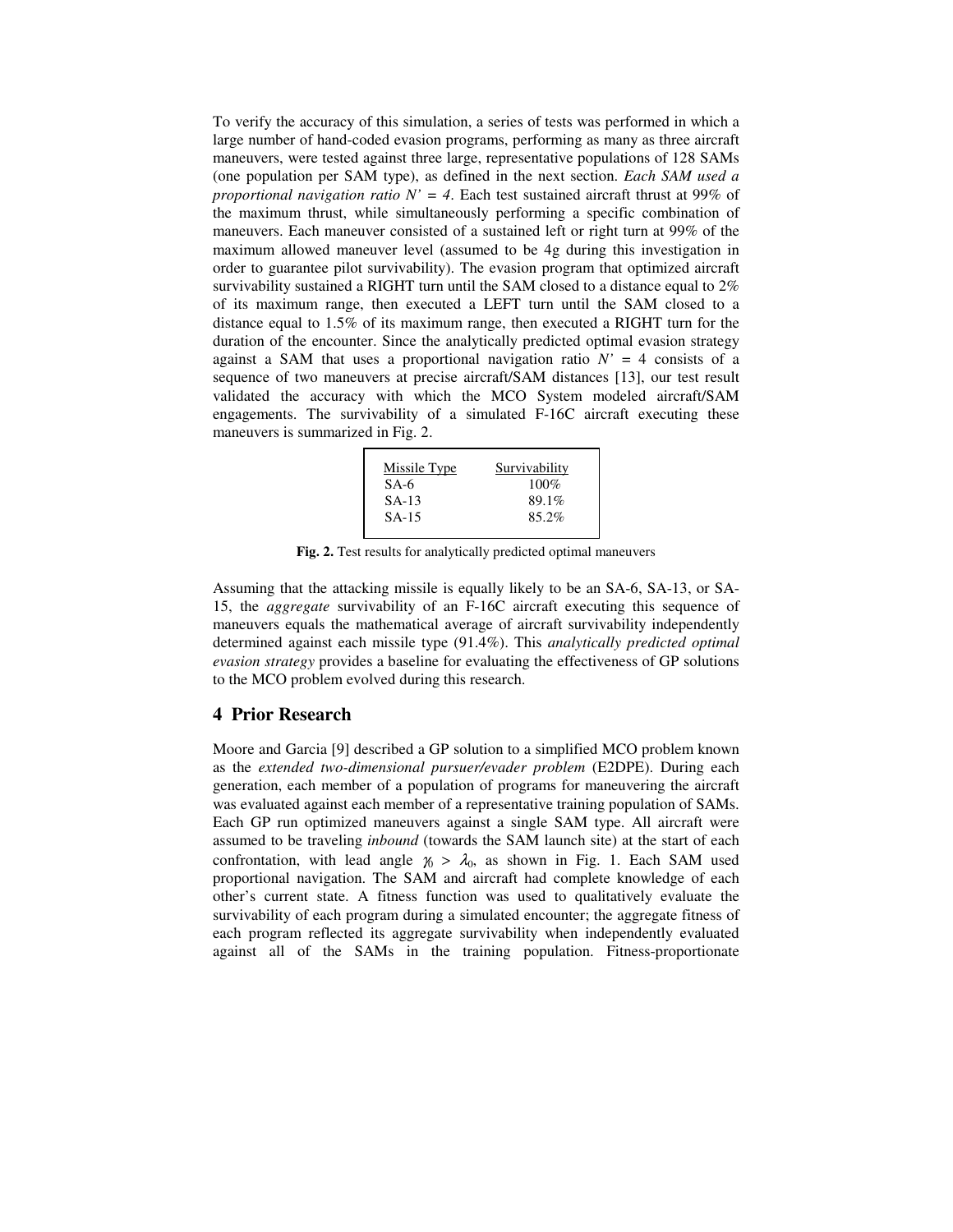reproduction and crossover [5] were used to create each new generation. Each run was terminated after a fixed number of generations.

Each fitness case was identified by a unique combination of two floating-point values ranging from 0.0 to 1.0. The first value, from set *J*, identifies the initial lineof-sight distance from the SAM to the aircraft. If  $D_{\text{min}}$  and  $D_{\text{max}}$  denote the minimum and maximum effective launch distances for the SAM, then the initial line-of-sight distance  $d_0$  for fitness case P may be calculated by the equation

 $d_0 = D_{\min} + (J_P * (D_{\max} - D_{\min}))$  $D_{\text{min}}$  and  $D_{\text{max}}$  depend upon the type of SAM. The second value, from set *K*, identifies the angle that the initial velocity vector of the incoming aircraft makes with the line-of-sight from the aircraft to the SAM. Let  $\Theta_0$  denote this angle. If  $\Theta_{\min}$ and  $\Theta_{\text{max}}$  denote the minimum and maximum initial value of  $\Theta$ , then  $\Theta_0$  for fitness case P may be calculated by the equation

$$
\Theta_0 = \Theta_{\min} + (K_{\rm P} * (\Theta_{\max} - \Theta_{\min}))
$$

To maintain the relative geometry illustrated in Fig. 1 for the MCO problems addressed by this research,  $\Theta_{\text{min}}$  and  $\Theta_{\text{max}}$  described a range of values between 10 and 80 degrees. The aircraft's speed at SAM launch time was assumed to be the same for all encounters. Each fitness case thus corresponded to a specific combination of values from the cross-product of sets *J* and *K*. Each training set included several of the most difficult SAM/aircraft encounters which occur when the values for both *J* and *K* are small (corresponding to a close-range, small-lead-angle SAM launch).

Several training runs were performed for each type of SAM. Each training run used a different random seed during the creation and subsequent evolution of the program population. Each best-of-run program was evolved using a training population of SAMs of a single SAM type, launched from a variety of potentially lethal positions. The resulting best-of-run programs were subsequently tested against three large, representative test populations. Each test population consisted of 128 SAMs of a single type, and was described by the cross-product of the following sets of values:

*J* = {0.1, 0.15, 0.2, 0.25, 0.3, 0.35, 0.4, 0.45, 0.5, 0.55, 0.6, 0.65, 0.7, 0.75, 0.8, 0.85}

*K* = {1/9, 2/9, 3/9, 4/9, 5/9, 6/9, 7/9, 8/9}

These tests demonstrated that best-of-run programs optimized against one type of SAM exhibit suboptimal performance when tested against other SAM types.

Moore and Garcia [10] subsequently investigated the impact of uncertainty about the *type* of SAM. Best-of-run evasion programs were optimized under conditions that were analogous to those of the original study, except that the training populations consisted of all three types of SAMs. These programs were subsequently tested against the test population described above. Fig. 3 summarizes the aggregate performance of all four sets of best-of-run programs when tested against each SAM type. These results demonstrated that our GP system could evolve programs that exhibit optimized performance against multiple SAM types, by using training populations reflecting specific probability distributions over those types. In addition, the aggregate survivability of these best-of-run programs exceeded that of the analytically predicted optimal solution. The GP solution of Moore and Garcia [10] thus improved upon state-of-the-art closed-form solutions to the MCO problem.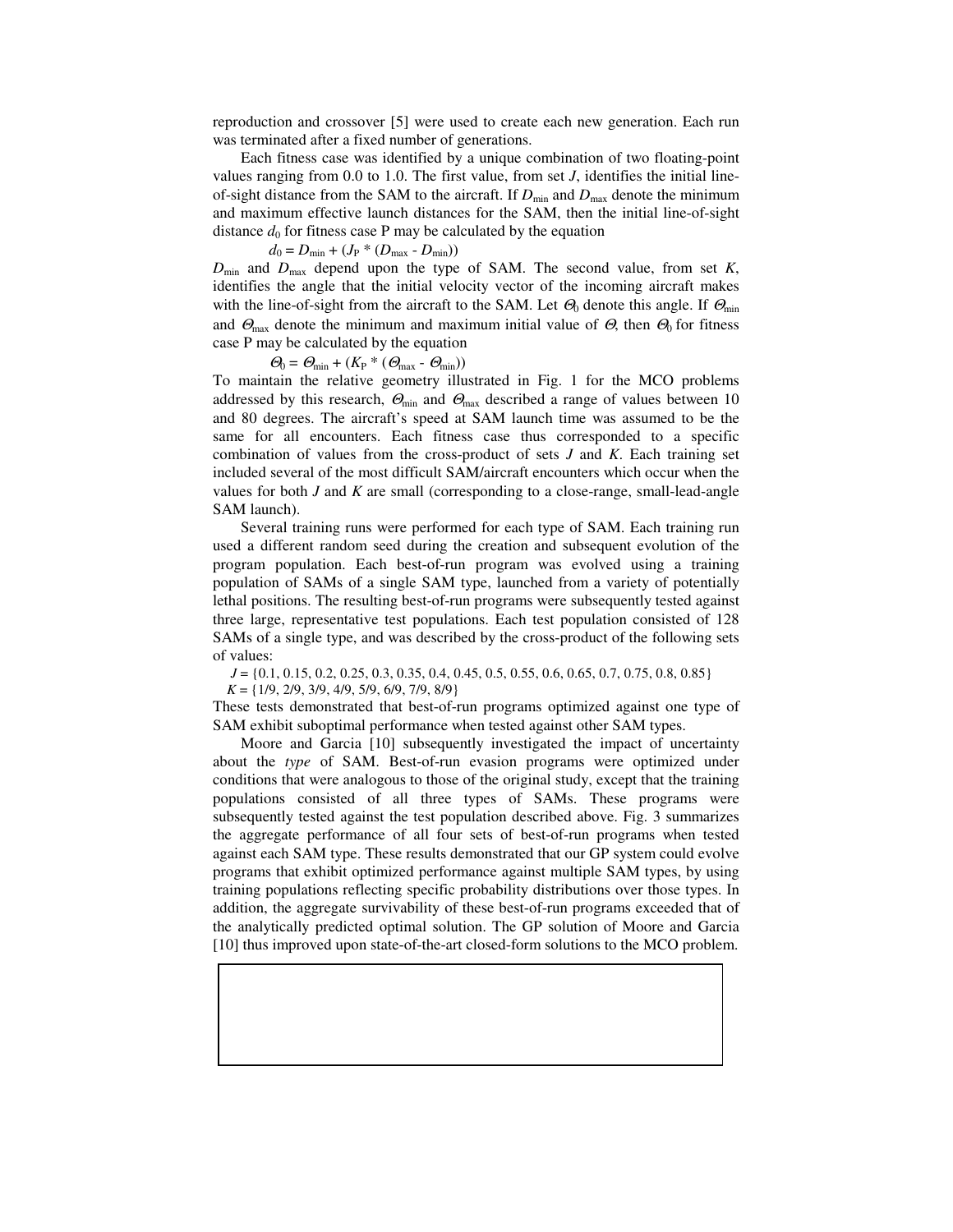| <b>Training Population</b> | $vs. SA-6s$ | $vs. SA-13s$ | $vs. SA-15s$ | Aggregate Score |
|----------------------------|-------------|--------------|--------------|-----------------|
| $SA-6s$                    | 99.4%       | 87.5%        | 78.0%        | 88.3%           |
| $SA-13s$                   | 88.0%       | 91.6%        | 75.8%        | $85.1\%$        |
| $SA-15s$                   | 94.8%       | 88.6%        | 88.0%        | 90.5%           |
| SA-6s, $13s$ , & $15s$     | 99.4%       | 89.5%        | 87.2%        | $92.0\%$        |

**Fig. 3.** Aggregate survivability of best-of-run programs vs. pursuers of each type

A separate investigation [11] determined the impact of uncertainty about the *state* of the SAM. Each run optimized evasion programs under conditions analogous to those of the original study, except that none of the evolved programs was provided information describing the current SAM state. Using the time-estimated SAM position (based upon knowledge of its time of launch), several best-of-run programs were independently optimized against training populations consisting of a single type of SAM. Each best-of-run program was subsequently tested against a large, representative test population consisting of SAMs of the same type as those in the training population. These tests (Fig. 4) demonstrated that the modified system could evolve optimized evasion programs, *without* relying upon information describing the current SAM state. The assumption that the SAM launch time is known is based upon the perceived capabilities of state-of-the-art sensor technology.

| <b>SAM TYPE</b> | Test 1   | Test 2  | Test 3   | Test 4  | Test 5  | Average  |  |
|-----------------|----------|---------|----------|---------|---------|----------|--|
| $S$ A-6         | 96.9%    | $100\%$ | 98.4%    | $100\%$ | $100\%$ | $99.1\%$ |  |
| $SA-13$         | $92.2\%$ | 93.8%   | 93.8%    | 93.8%   | 93.0%   | 93.3%    |  |
| $S_A-15$        | 88.3%    | 89.1%   | $89.1\%$ | 89.1%   | 87.5%   | 88.6%    |  |

**Fig. 4.** Survivability of state-independent solutions to the E2DPE problem

While each of the programs evolved in these studies exhibited optimized performance, *none* of them were capable of defeating 100% of the SAMs in a large, representative test population. *The purpose of this study is to determine a new methodology for solving the MCO problem under conditions of uncertainty, by evolving programs that combine maneuvers with additional countermeasures to achieve optimal aircraft survivability.* The resulting methodology improves upon current state-of-the-art MCO techniques in the following ways:

- a) It is difficult to incorporate additional countermeasures into current analytical and control-theoretic methods. In contrast, the MCO System can make effective use of additional countermeasures, provided that the user adds each new countermeasure to the function set and incorporates an accurate model into the fitness function.
- b) Current analytical solutions are not capable of automatic adaptation to conditions of unpredictable information availability. In contrast, a best-of-run countermeasures technique evolved by the MCO System may be able to exploit intermittently available information, taking full advantage of suboptimal missile behavior to improve aircraft survivability.

# **5 A Genetic Programming Solution**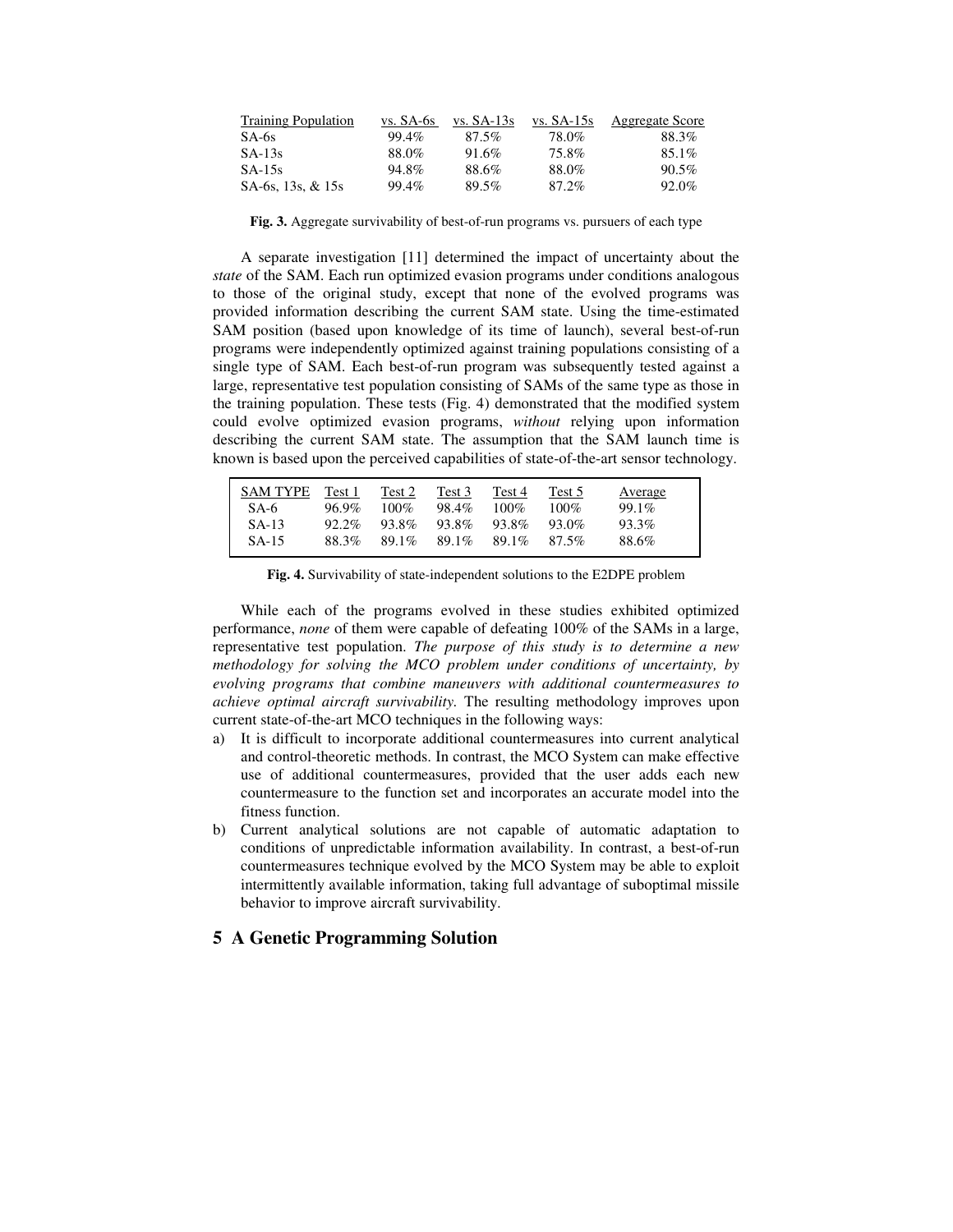The MCO System uses Cartesian coordinates to describe the components of the position, velocity, and acceleration vectors representing the current state of the aircraft and the SAM. This two-dimensional formulation fixes the origin ( $x = 0$ ,  $y =$ 0) at the position of the SAM; variables PX and PY thus continually designate the relative aircraft displacement. For each function, an "argument" consists of any syntactically valid composition of functions and constants that returns a floatingpoint value in the range [-1.0 … +1.0]. Function ifDistance is a three-argument selection function: if the current distance between the SAM and aircraft is less than the percentage of the SAM's maximum pursuit distance specified by the absolute value of the first argument, then the second argument is evaluated; otherwise the third argument is evaluated. Function ifDistance returns the value of the evaluated argument. Functions setThrust and hardTurn are single-argument functions. Function setThrust causes the thrust output of the aircraft to be set to the percentage of its maximum thrust specified by the absolute value of its argument; for example, setThrust (-0.9) will set aircraft thrust to 90% of its maximum possible value. Thrust always acts in the direction of the current aircraft velocity vector. Function hardTurn causes the aircraft to execute a turn whose g-force equals the percentage of the maximum allowable turning force of the aircraft/pilot system specified by its argument. For a maximum turning force of 4 gravities, hardTurn (0.5) asserts a 2g turning force in a direction which is perpendicular and to the right of the current aircraft velocity vector. Similarly, the function call hardTurn (-0.75) asserts a 3g aircraft turning force to the left. Both setThrust and hardTurn are assumed to act instantaneously, and both return the value of their input argument. Implicit in this model is the assumption that the magnitude of the turning force is independent of the velocity of the aircraft. The aircraft stalled if its speed fell below a specified minimum value, resulting in a "kill" for the SAM.

Functions doChaff and doFlare are single-argument functions. Function doChaff drops a bundle of chaff as soon as the distance between the aircraft and the SAM becomes less than the percentage of the SAM's maximum pursuit distance specified by the absolute value of the argument. Similarly, function doFlare deploys a flare when the current aircraft/SAM distance becomes less than the percentage of the SAM's maximum pursuit distance specified by the absolute value of the argument. The impact of using chaff or flares on aircraft survivability is approximated by the sine of the acute angle between the velocity vectors of the aircraft and SAM at the instant the countermeasure is deployed. The fitness of a specific program that uses chaff or flares improves in a manner that is proportional to the aggregate effectiveness of that countermeasure.

doJam is a single-argument function that jams the SAM as soon as the aircraft/SAM distance becomes less than the percentage of the SAM's maximum pursuit distance specified by the absolute value of the argument. Jamming causes the SAM to be momentarily deprived of information describing the current state of the aircraft. During jamming, the SAM uses the most recently observed aircraft acceleration vector to estimate its current position.

# **6 Training**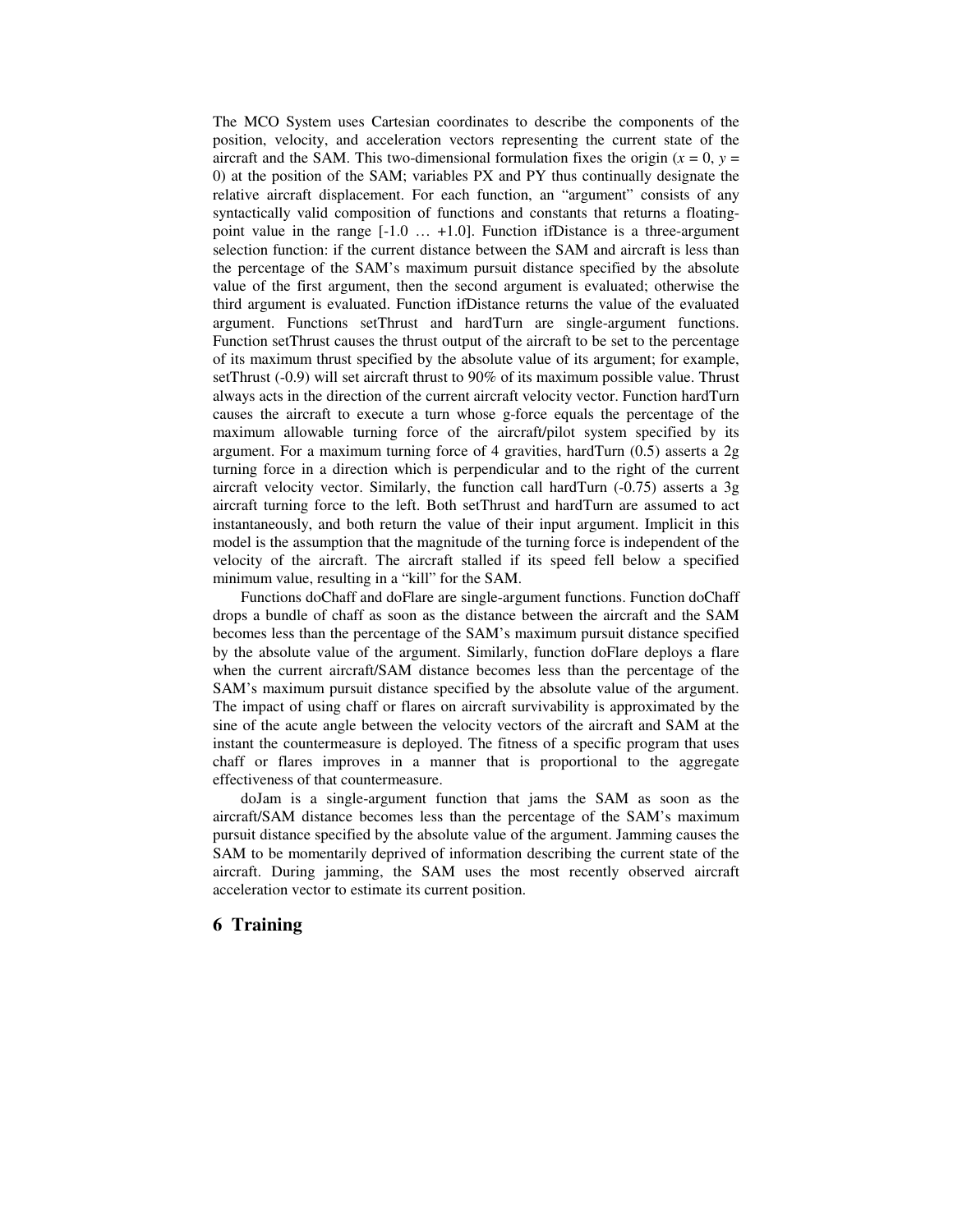Six sets of runs were performed for this study. Each set was characterized by the specific combination of countermeasures available to the aircraft. For each set, several best-of-run programs were independently evolved, with each run using a different random seed. Training populations were described by set values for *J* and *K* as described above.

Training Set 1: All pursuers in the training population were SA-15 SAMs. The aircraft was allowed to simultaneously deploy a single chaff bundle and a single flare, making the deployment equally effective against either radar-guided or heat-seeking SAMs.

Training Set 2: Same as Set 1, except that the aircraft deployed at most two chaff and flares.

Training Set 3: These runs did not involve the use of either chaff or flares. Instead, the aircraft was allowed to jam the SAM for five seconds. Jamming was used only once per encounter.

Training Set 4: Same as Set 3, except that the aircraft was allowed to deploy one unit of chaff and flares and one independently-initiated five-second jamming interval.

Training Set 5: Same as Set 4, except for the introduction of uncertainty about SAM state. Dependency upon state information was eliminated by replacing the selection function ifDistance with ifTime. ifTime is a three-argument function; if the time elapsed since the beginning of the pursuer/evader encounter is less than the percentage of the maximum duration of the encounter specified by the absolute value of the first argument, then the second argument is evaluated; otherwise, the third argument is evaluated. ifTime returns the value of the evaluated argument.

Training Set 6: Same as Set 5, except that the type of SAM was also uncertain.

## **7 Analysis of Test Results**

The best-of-run programs resulting from Training Sets 1-5 were subsequently tested against a large, representative population of 128 SA-15s, as described above. The results of these tests (Fig. 5) demonstrate that our GP system was capable of evolving programs that combine maneuvers with additional countermeasures to solve the MCO problem. By allowing the aircraft to deploy one unit of chaff and one flare (Training Set 1), the survivability improved 95.5%; allowing it to use two units of chaff and flares (Training Set 2) further increased survivability to 97.8%. Use of jamming alone (Training Set 3) improves survivability to 95.9%; allowing the aircraft to combine jamming with deployment of one unit of chaff and one flare (Training Set 4) improved this number to 96.6%.

Training Set 5 introduced uncertainty about the state of the SAM. In the same manner as [11], programs evolved in Training Set 5 were not allowed to access information regarding the current state of the SAM; only the launch time of the SAM was assumed to be known. Testing of the best-of-run programs evolved in Training Set 5 demonstrated that chaff, flares, and jamming can be combined with maneuvers at appropriate moments to defeat 96.4% of the SA-15s in the test population, even under conditions where the current state of the SAM is unknown or uncertain. This performance is only slightly degraded from that of comparable statedependent programs from Training Set 4.

| PROGRAM SET          | AGGREGATE SURVIVABILITY |
|----------------------|-------------------------|
| 1 (One flare/chaff)  | $95.5\%$                |
| 2 (Two flares/chaff) | 97.8%                   |
|                      |                         |
|                      |                         |
|                      |                         |
|                      |                         |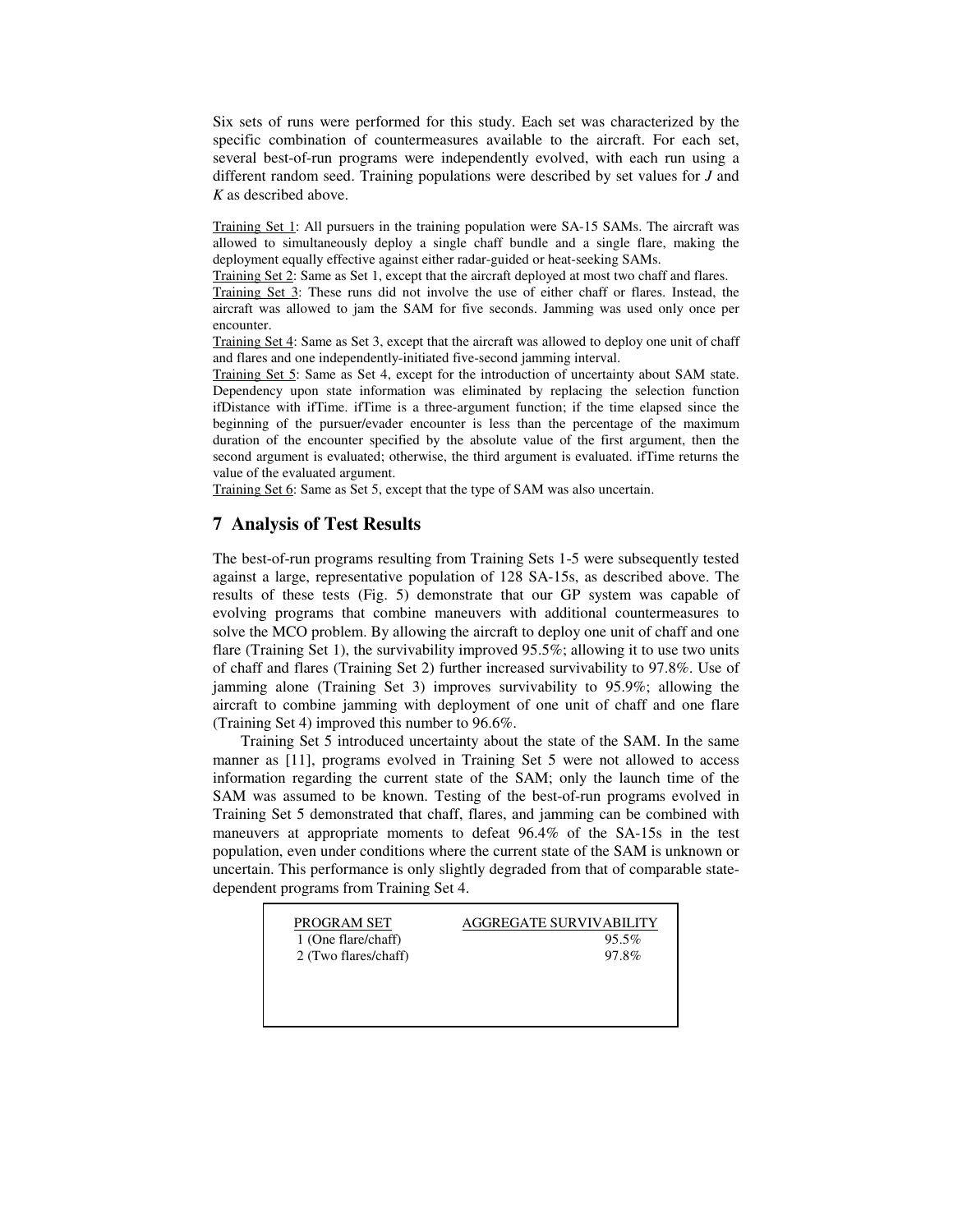| 3 (One 5-second jam)                        | 95.9% |
|---------------------------------------------|-------|
| 4 (One flare/chaff, one jam)                | 96.6% |
| 5 (Unknown state, one flare/chaff, one jam) | 96.4% |

**Fig. 5.** Aggregate aircraft survivability for best-of-run programs from Training Sets 1-5

Training Set 6 combined chaff, flares, and jamming with maneuvers to evolve effective countermeasures programs under conditions of uncertainty about both the type of SAM and its current state. Each of the five best-of-run programs was subsequently tested against three large, representative populations defined by *J* and *K* values in the manner described above. Each test population consisted of a single type of SAM. Test results (Fig. 6) demonstrate that the MCO System is capable of evolving optimized programs that combine maneuvers with additional countermeasures to defeat attack from a single SAM, even under conditions where both the type and current state of the SAM are unknown. Programs evolved against multiple SAM types demonstrate near-optimal performance against *each* possible SAM type, when subsequently tested against large, representative test populations.

| <b>PROGRAM</b>       | $vs. SA-6s$ | $vs. SA-13s$ | $vs. SA-15s$ | Combined Score |
|----------------------|-------------|--------------|--------------|----------------|
| Set 6 Training Run 1 | 99.2%       | 98.4%        | 99.2%        | 99.0%          |
| Set 6 Training Run 2 | $100\%$     | 95.3%        | $100\%$      | 98.4%          |
| Set 6 Training Run 3 | $100\%$     | $99.2\%$     | $99.2\%$     | 99.5%          |
| Set 6 Training Run 4 | 100%        | $99.2\%$     | 96.1%        | 98.4%          |
| Set 6 Training Run 5 | 100%        | $100\%$      | 93.0%        | $97.7\%$       |
|                      |             |              |              |                |
| Average Score        | 99.8%       | 98.4%        | 97.5%        | 98.6%          |

**Fig. 6.** Survivability test results for best-of-run programs from Training Set 6

## **8 Conclusions**

This paper describes a new methodology for identifying optimized solutions to the MCO problem. The resulting programs significantly increase aircraft survivability under conditions of uncertainty about the type and/or state of the SAM. The MCO System provides a medium for evolving optimized solutions to a class of difficult strategy optimization problems that is superior to classical analytic and gametheoretic approaches. The MCO System has been extended to solve the threedimensional MCO problem under conditions of uncertainty. This GP system will provide a platform for future research in missile countermeasures optimization. The results of this investigation strongly encourage the application of our methodology to solve similarly complex strategy optimization problems in other domains.

# **9 References**

- [1] Ball, R. E., 1985. *The Fundamentals of Aircraft Combat Survivability Analysis and Design*, AIAA Education Series, AIAA Inc.
- [2] Barron, R. L., 1995. "Reduced-Computation End-Game Steering Laws for Predictive Guidance", in *Journal of Guidance, Control, and Dynamics, Vol. 18 No 2, March-April 1995*, pp. 306-315, AIAA Inc.